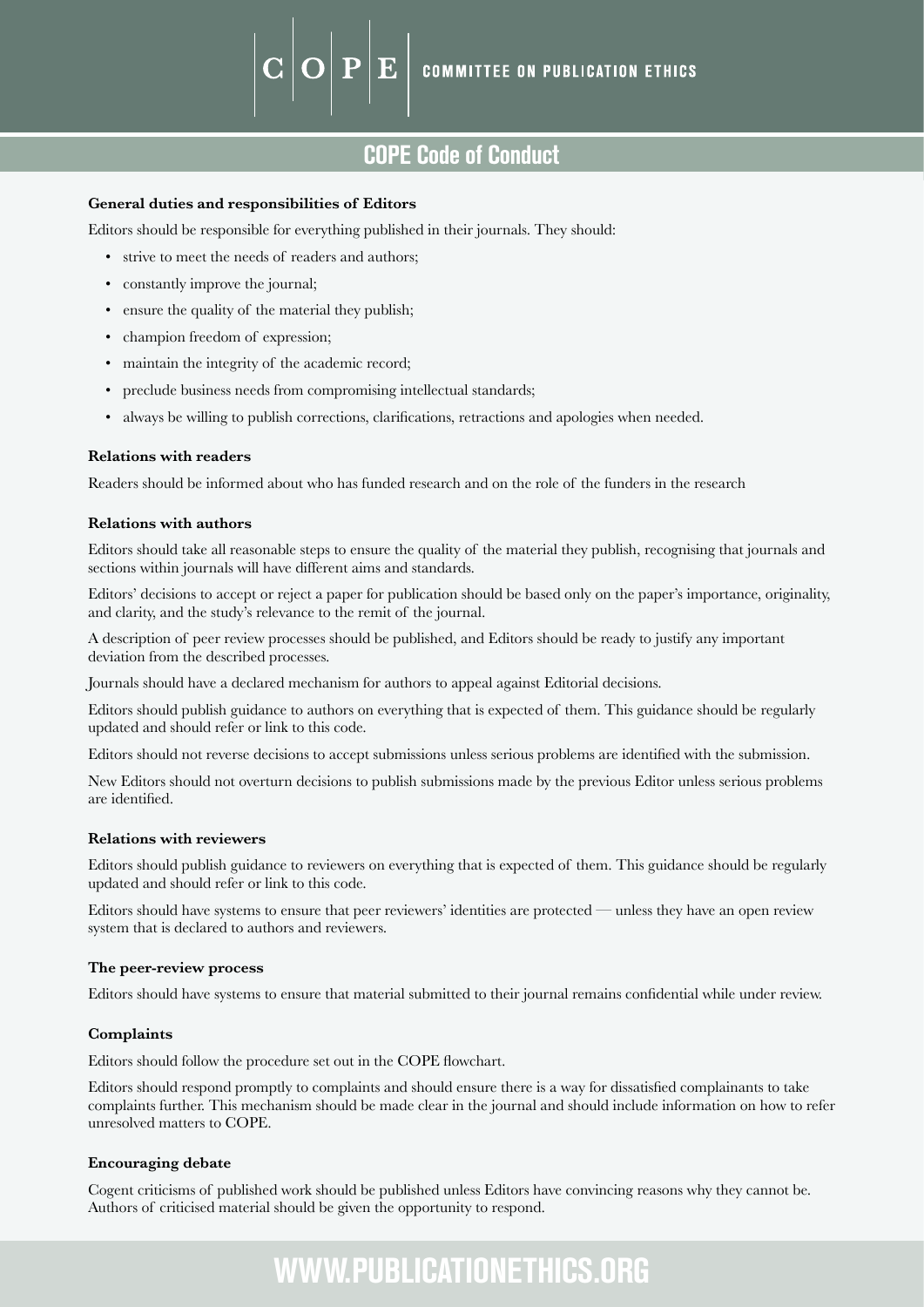COPE Code of Conduct

Studies that challenge previous work published in the journal should be given an especially sympathetic hearing. Studies reporting negative results should not be excluded.

E

#### **Encouraging academic integrity**

Editors should ensure that research material they publish conforms to internationally accepted ethical guidelines.

Editors should seek assurances that all research has been approved by an appropriate body (e.g. research ethics committee, institutional review board). However, Editors should recognise that such approval does not guarantee that the research is ethical.

#### **Protecting individual data**

Editors should protect the confidentiality of individual information (e.g. that obtained through the doctor–patient relationship). It is therefore almost always necessary to obtain written informed consent from patients described in case reports and for photographs of patients. It may be possible to publish without explicit consent if the report is important to public health (or is in some other way important); consent would be unusually burdensome to obtain; and a reasonable individual would be unlikely to object to publication (all three conditions must be met).

#### **Pursuing misconduct**

Editors have a duty to act if they suspect misconduct. This duty extends to both published and unpublished papers.

Editors should not simply reject papers that raise concerns about possible misconduct. They are ethically obliged to pursue alleged cases.

Editors should first seek a response from those accused. If they are not satisfied with the response, they should ask the relevant employers or some appropriate body (perhaps a regulatory body) to investigate.

Editors should follow the COPE flowcharts where applicable (link to flowcharts).

Editors should make all reasonable efforts to ensure that a proper investigation is conducted; if this does not happen, Editors should make all reasonable attempts to persist in obtaining a resolution to the problem. This is an onerous but important duty.

#### **Ensuring the integrity of the academic record**

Whenever it is recognised that a significant inaccuracy, misleading statement or distorted report has been published, it must be corrected promptly and with due prominence.

If, after an appropriate investigation, an item proves to be fraudulent, it should be retracted. The retraction should be clearly identifiable to readers and indexing systems.

Relations with journal owners and publishers.

The relationship of Editors to publishers and owners is often complex but should in each case be based firmly on the principle of Editorial independence. Notwithstanding the economic and political realities of their journals, Editors should make decisions on which articles to publish based on quality and suitability for readers rather than for immediate financial or political gain.

#### **Commercial considerations**

Editors should have declared policies on advertising in relation to the content of the journal and on processes for publishing supplements.

Misleading advertisements must be refused, and Editors must be willing to publish criticisms, according to the same criteria used for material in the rest of the journal.

Reprints should be published as they appear in the journal unless a correction is to be added.

#### **Conflict of interest**

Editors should have systems for managing their own conflicts of interest as well as those of their staff, authors, reviewers and Editorial board members.

## WWW.PUBLICATIONETHICS.ORG